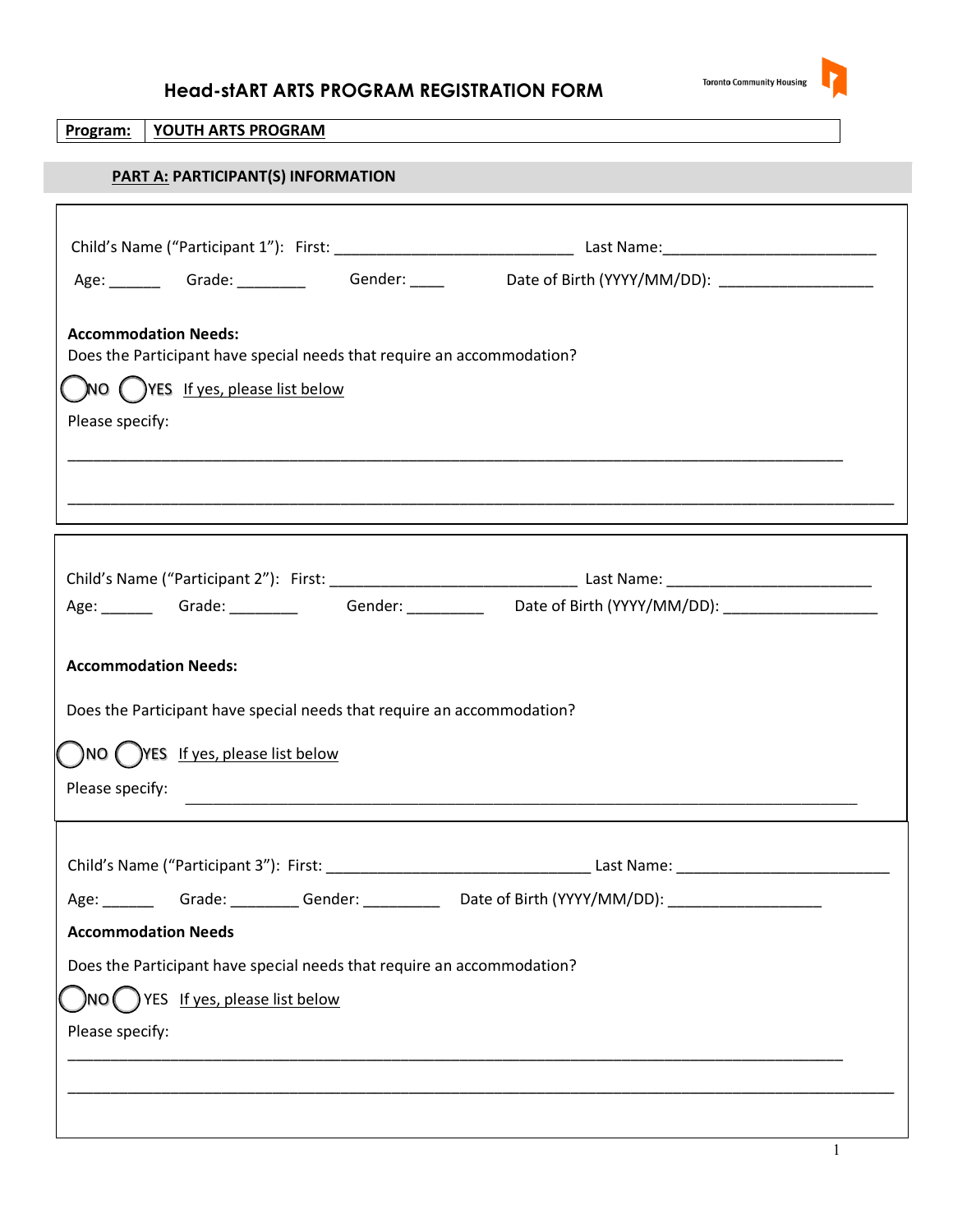

#### **PART B: PARENT/GUARDIAN INFORMATION**

| Community Residence (TCHC Building Name): Participant(s) Resides with: (Parents, grandparents, etc.) |                         |       |            |
|------------------------------------------------------------------------------------------------------|-------------------------|-------|------------|
| Address:                                                                                             | Apt/Unit#               | City: | Postal:    |
| Parents/Guardian #1 (First Name) (Last Name)                                                         |                         |       | Home Phone |
| Email:                                                                                               | Cell Phone: Work Phone: |       | Other:     |
| Parents/Guardian #2 (First Name)                                                                     | (Last Name)             |       | Home Phone |
|                                                                                                      |                         |       | Other      |

#### **PART C: EMERGENCY CONTACT** (minimum one in addition to parent/guardian)

| 1# | First Name: | Last Name:  | Relationship to Participant(s): |
|----|-------------|-------------|---------------------------------|
|    | Home Phone: | Cell Phone: | Other (work/business phone):    |
|    |             |             |                                 |
| 2# | First Name: | Last Name:  | Relationship to Participant(s): |
|    | Home Phone: | Cell Phone: | Other (work/business phone):    |
|    |             |             |                                 |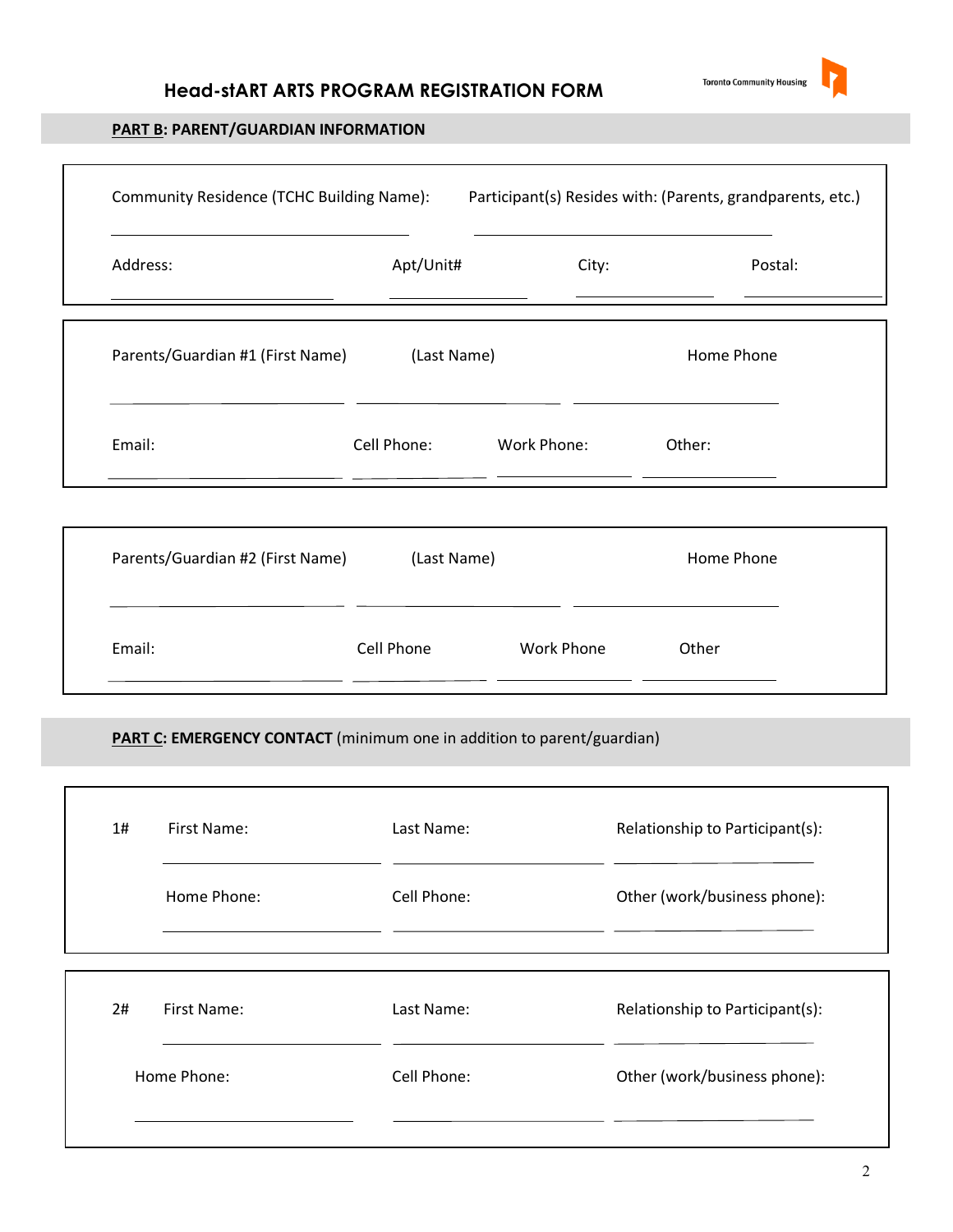

#### **PART D: PROGRAM TERMS AND CONDITIONS**

I accept the following terms and conditions of the Participants(s) participation in the Program:

#### **Registration**:

 Registration for the Program is only confirmed once the registration form has been completed and terms and conditions have been accepted.

#### **Special Needs**:

 The Program thrives for inclusion and to support participants with special needs as best as possible. Please understand that due to the nature of some of the Program's activities, the Program might not be suitable for all types of special needs. The Program will be provided in a manner that respects the dignity and independence of all participants. In order to provide the best support to participants with special needs, please provide any relevant details regarding the Participant(s)' special needs in the registration form.

#### **Staff and Participants Safety Considerations**

To ensure safety of Participant(s) and their families, Program staff will follow the below guidelines:

- 1. **Two staff rule**: Two staff are always present during all virtual sessions. There will never be a moment where a participant is alone on-line with a staff member.
- 2. **Links are not public**: Staff will send a link to the virtual session along with a password to registered families in advance of each virtual session. Participants will be let in, via the waiting room function, by staff- one at a time. This enables staff to ensure that only registered participants are attending sessions.
- 3. **Locking sessions**: Once all participants are in attendance, staff will lock the virtual session. This ensures that individuals who have not been invited cannot join the session.
- 4. **Recorded for safety**: All virtual sessions are recorded to ensure that staff and participant safety is always maintained.
- 5. **No personal information**: Staff trained to never ask for personal information such as address and phone number during a virtual session.

To ensure the safety of all Program participants, Participant(s) must follow the below guidelines:

- 1. **Adult at home**: An adult is required to be home during each virtual session.
- 2. **Background matters**: Participants should make their video background as plain as possible, or to create a virtual background if possible, to avoid contents of their home from being seen.
- 3. **No personal information**: Participants should not ask or share personal information such as address and phone number during a session.
- 4. **Show kindness and respect**: Participants should be positive members of their group, respect staff and fellow participants and comply with the Program terms and conditions.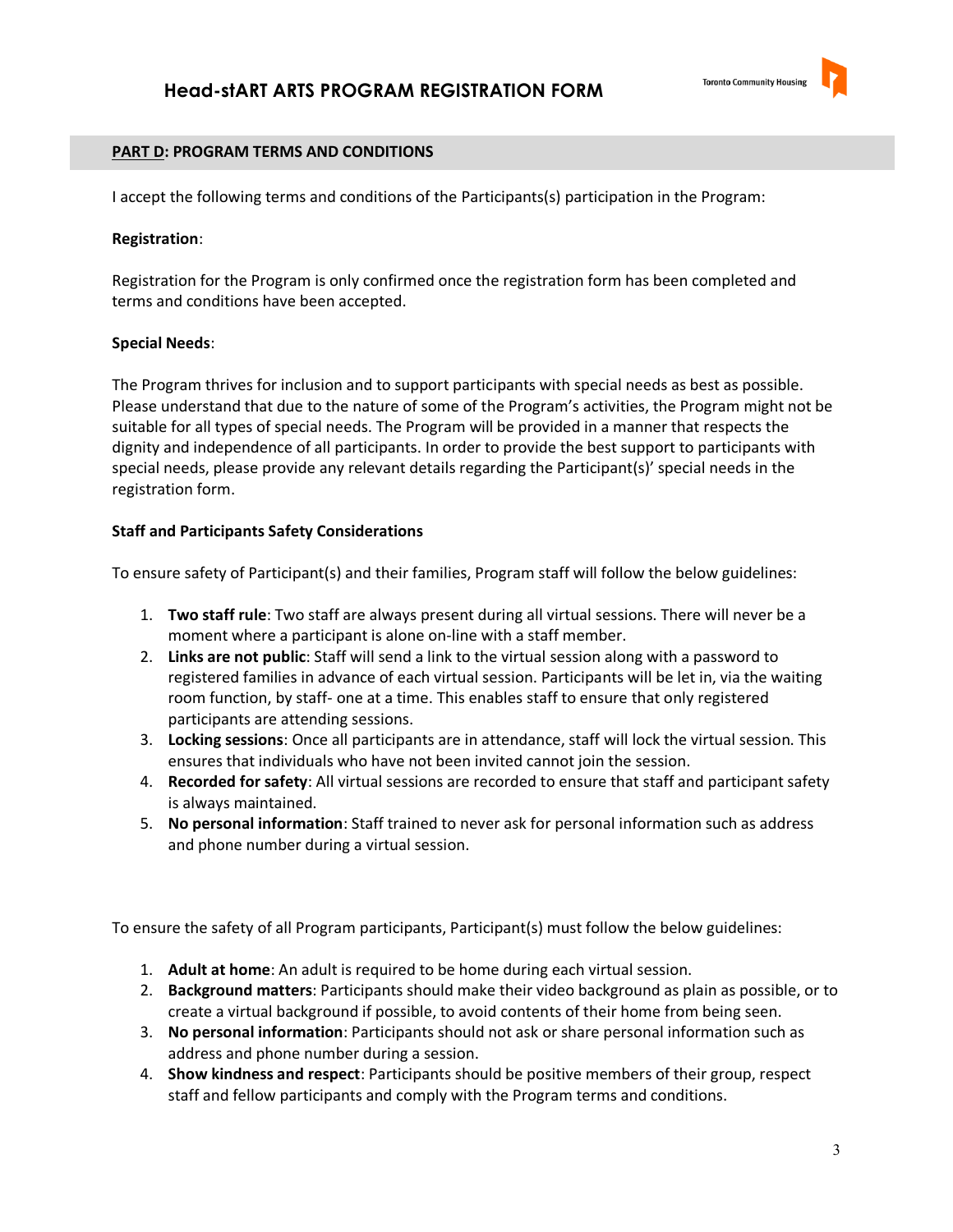

5. **Be on time**: Parents/guardians and Participants need to work hard to arrive to each session on time. This enables Participants to participate in the full Program activities on offer as well as ensures that staff can lock the session to make sure it is safe.

#### **PART E: CONSENTS AND WAIVERS**

#### **Personal Phone and Electronic Device Use:**

I understand that the Program has a "No Electronic Devise Use" policy for participants/ This includes cell phones, iPads, electronic game devices, and any other electronic device that can be a distraction to participants. This policy is in effect from the moment participants join a virtual session until the end of the day.

### **RECORDING OF VIRTUAL SESSION CONSENT** *(Check one)*

 $\left(\begin{array}{c} \end{array}\right)$ I give consent to Toronto Community Housing Corporation, its employees, agents, affiliates, subsidiaries, successors, assigns and licensees and those acting with its authorization (collectively "TCHC") to. (a) take photographs, videos and/or audio recordings of the Participant(s) at the above-mentioned Program ("Recorded Content"); (b) reproduce and modify the Recorded Content in any format in current and future materials such as publications, multi-media productions, websites, documents, bulletins, brochures, videos, films, displays, advertisements ("Program Publications"); and (c) publish, exhibit, display, transmit, distribute, broadcast and display the Recorded Content publicly, with or without the Participant(s)' name associated with it, for the purposes of promoting, publicizing or explaining the Program, TCHC, its partners and affiliates and its operations and/or for educational, fundraising and/or administrative purposes either in whole or in part by TCHC and/or its partners and affiliates.

#### **Ownership**

I acknowledge that TCHC owns all rights to the Recorded Content.

#### **Waiver**

 I waive any right of mine and any right of the Participant(s) to review or approve the Recorded Content or their inclusion in Program Publications. I also waive any right of mine and any right of the Participant(s) to royalties or other compensation arising from or related to the use of the Recorded Content.

### **Release**

 I release and hold harmless TCHC, its directors, officers, employees or agents, its partners and affiliates and their respective directors, officers, employees, agents and volunteers, from and against any claims, damages or liability whatsoever, arising from or related to the use or misuse of the Recorded Content.

## **General**

 I have read this document before signing below and I fully understand its contents, meaning and impact. I understand and agree that this consent shall be continuing with no limitations or reservations and shall be binding on me and the Participant(s), our respective heirs, executors, administrators and assigns. I give this consent voluntarily. This consent may be withdrawn by me at any time, upon written notice to TCHC.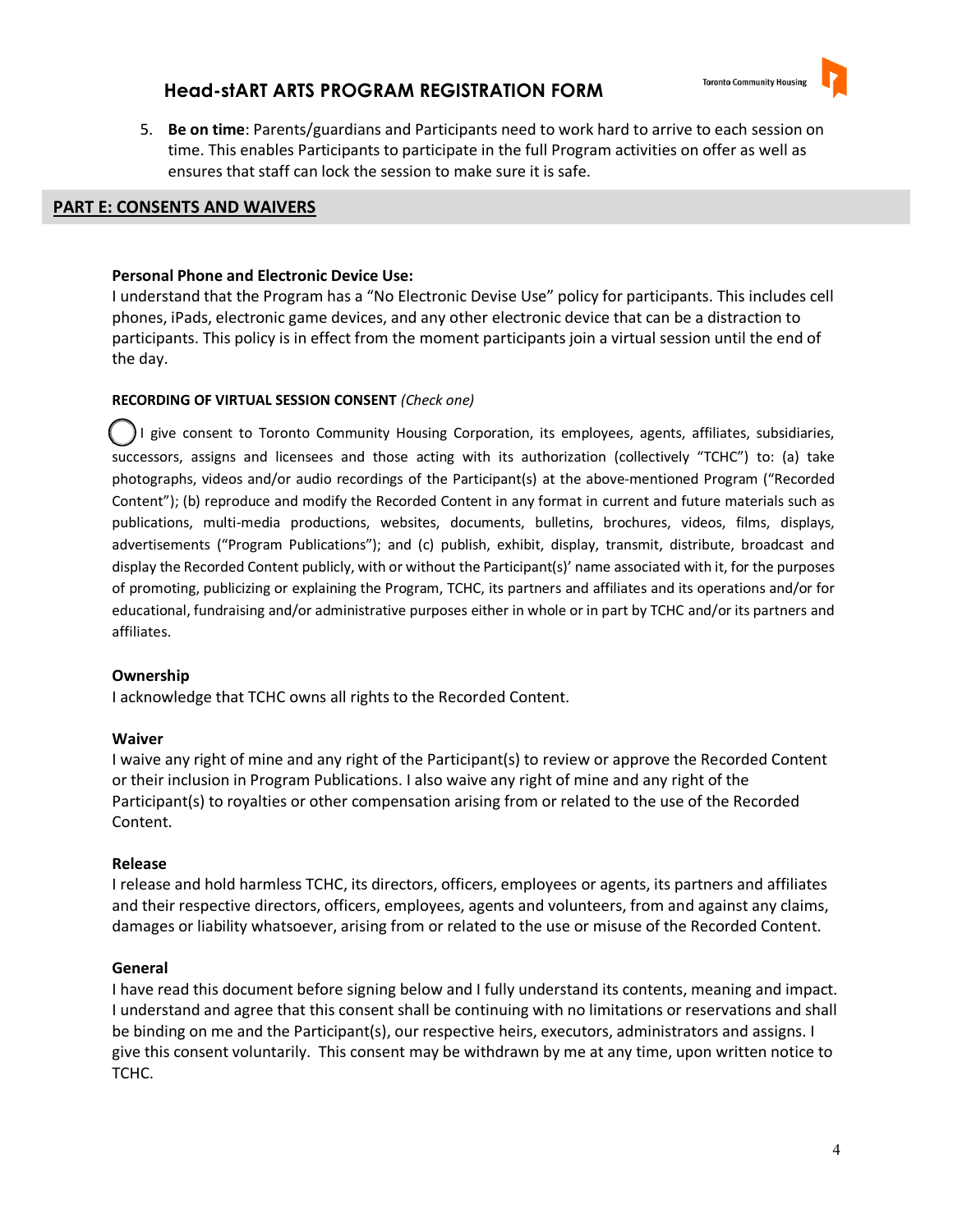

 I represent that I am the parent or legal guardian of the Participant(s) named above. I have authority to act on their behalf and consent to TCHC recording the Recorded Content of the Participant(s) in accordance with the terms above.

## **OR**

 **I DO NOT** give consent for any photos, videos and/or audio recordings to be taken of the Participant(s) while participating in the Program other than those photos, videos and/or audio recordings necessary to deliver the virtual sessions and record them in accordance with the terms and guidelines above

 **Internet Exposure and Recording**: I understand that the Program will be transmitted over the internet and I allow the Participant(s) to participate in the Program using audio and video transmission. I understand that the Program sessions will be recorded for safety purposes. All recordings will remain the property of TCHC. I am releasing TCHC and their representatives, affiliates, officers, consultants, directors, employees, agents, shareholders, volunteers, including their heirs, successors and assigns from any and all actions, causes of action, claims and demands resulting from any and all participation in the Program.

## **Assumption of Risks:**

 **Program Participation**: I am the parent/legal guardian of the Participant(s). I wish to enroll the Participant(s) in the Program and acknowledge that the Participant(s)' enrollment and participation in the Program is purely voluntary and in no way mandated by TCHC. I hereby affirm that the Participant(s) is in good physical condition and does not suffer from any known illness, disability or condition, which would prevent or limit the Participant(s)' participation in the Program. I authorize the Participant(s) to participate in all activities of the Program, including physical activities. I understand and acknowledge that participation in the Program may involve physical exercise and/or activities and involves many risks, dangers and hazards.

 **Liability:** I hereby assume the full risk of all risks, dangers and hazards, including any injuries (including disability or death), damage or loss, which may be sustained as a result of the Participants(s)' participation in the Program. I further understand that the Program may be conducted by staff or volunteers who may not be licensed, certified, or registered instructors or professionals (the "Staff"). I accept the fact that the skills and competencies of the Staff will vary according to their training and experience.

 I, the parent/guardian of the Participants(s) give consent to the Participants(s) to participate in the Program, and hereby grant **TCHC permission to call emergency services on my behalf in case of any emergency.**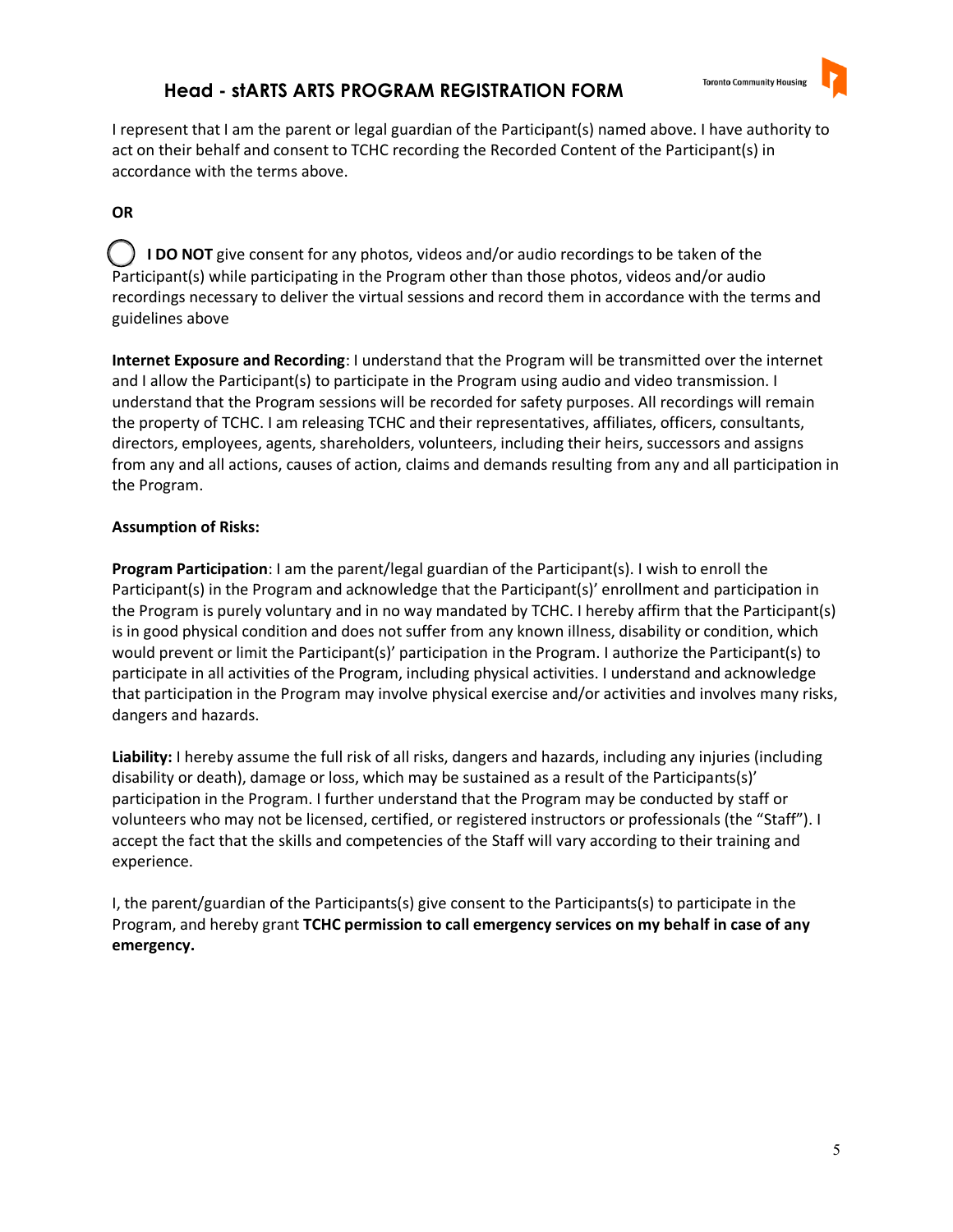

#### **Waiver and Release:**

I hereby agree on behalf of the Participants(s) and myself (including my trustees, administrators, heirs, next of kin, executors, successors and assigns) and hereby irrevocably waive, release and forever discharge, hold and save harmless, and agree to indemnify TCHC, and their representatives, affiliates, officers, consultants, directors, employees, agents, shareholders, volunteers, including their heirs, successors and assigns (the "Releasees"), for and from any and all injury, harm and/or damages of any kind, howsoever caused or arising, as well as any and all liability arising from or related to, directly or indirectly, personal injury, death, disability property damage, expense and related loss, including loss of income, and any other claims for damages the Participants(s) may have now or in the future, including those related, directly or indirectly, in whole or in part, by reason of, or in any way connected with, or arising from the Participants(s) participating in the Program, and notwithstanding that some claims, demands, damages both direct and indirect, costs, expenses, actions and cause of actions, whether in law or equity, may have been contributed to, or occasioned by, the negligence of the Releasees, including but not limited to any negligence or statutory breach pursuant to the *Occupiers' Liability ! ct, R.S.O. 1990, c. O.2*.

 I have read this document before signing below and I fully understand its contents, meaning and impact. I understand and agree that this consent, waiver and release shall be continuing with no limitations or reservations and shall be binding on the Participants(s), me, my spouse, my heirs, executors, administrators and assigns and any other family member or other persons ("Releasors"). I give this consent, waiver and release voluntarily. I understand that I can seek independent legal advice in relation to this informed consent/waiver form and I agree that by signing this form I have either sought independent legal advice or have waived my right to do so.

 I understand that any and all actions arising out of this agreement or the Participant(s)' participation in the Program will be governed by the laws of Ontario, Canada and I consent to the exclusive jurisdiction of the courts in Ontario, Canada.

 I understand that this form will be used against me, or the Participants(s) or any Releasors in any proceeding in which I or the Participants(s) or any Releasors make any claim against the Releasees.